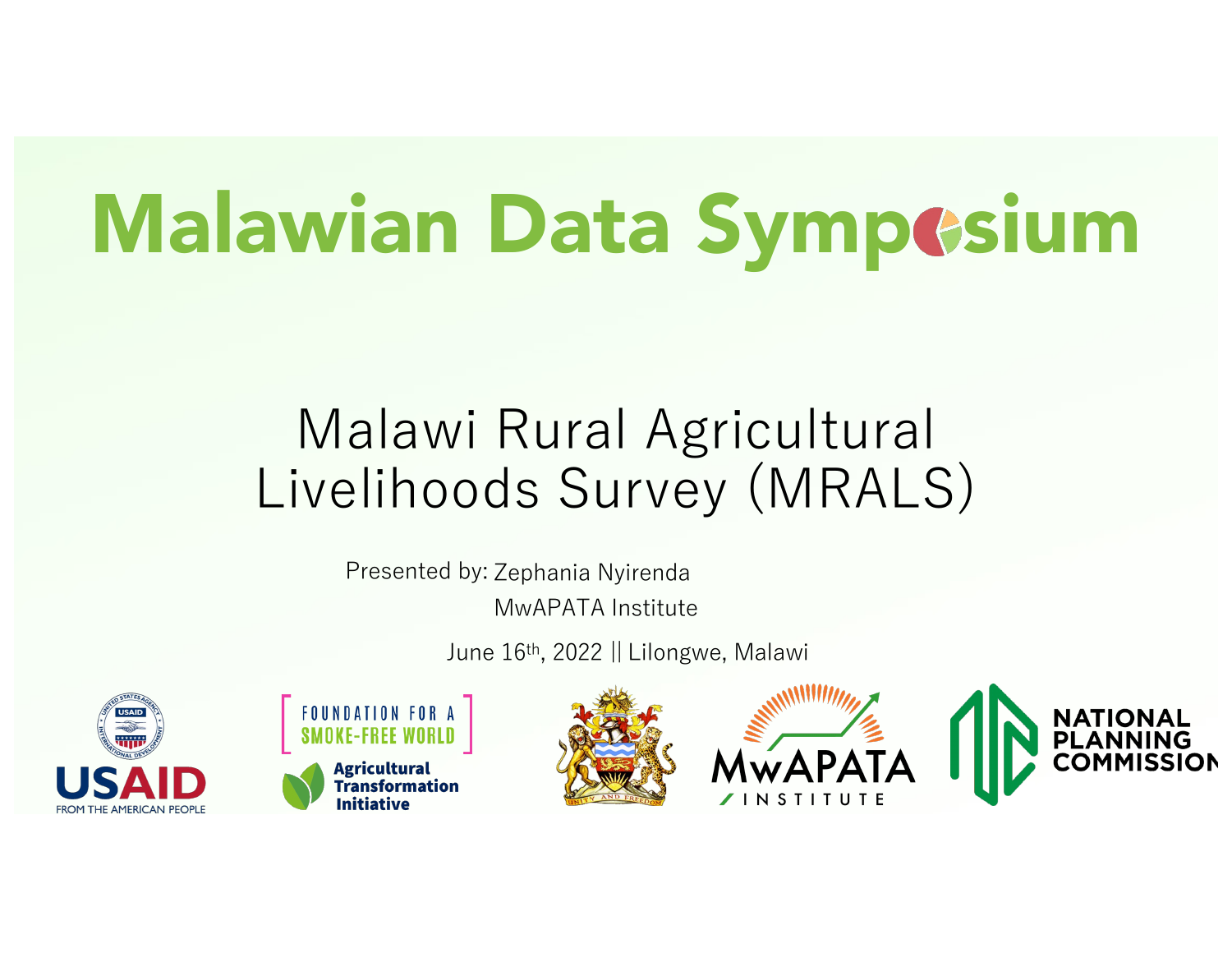### Introduction

**Panel survey of ATI** designed to track agricultural diversification outcomes of various programs supported by the ATI in Malawi.

- 2019-Baseline data collection
- 2020-Covid 19 study-(telephone)
- 2021-AIP implementation survey-(telephone)

#### **Household level data**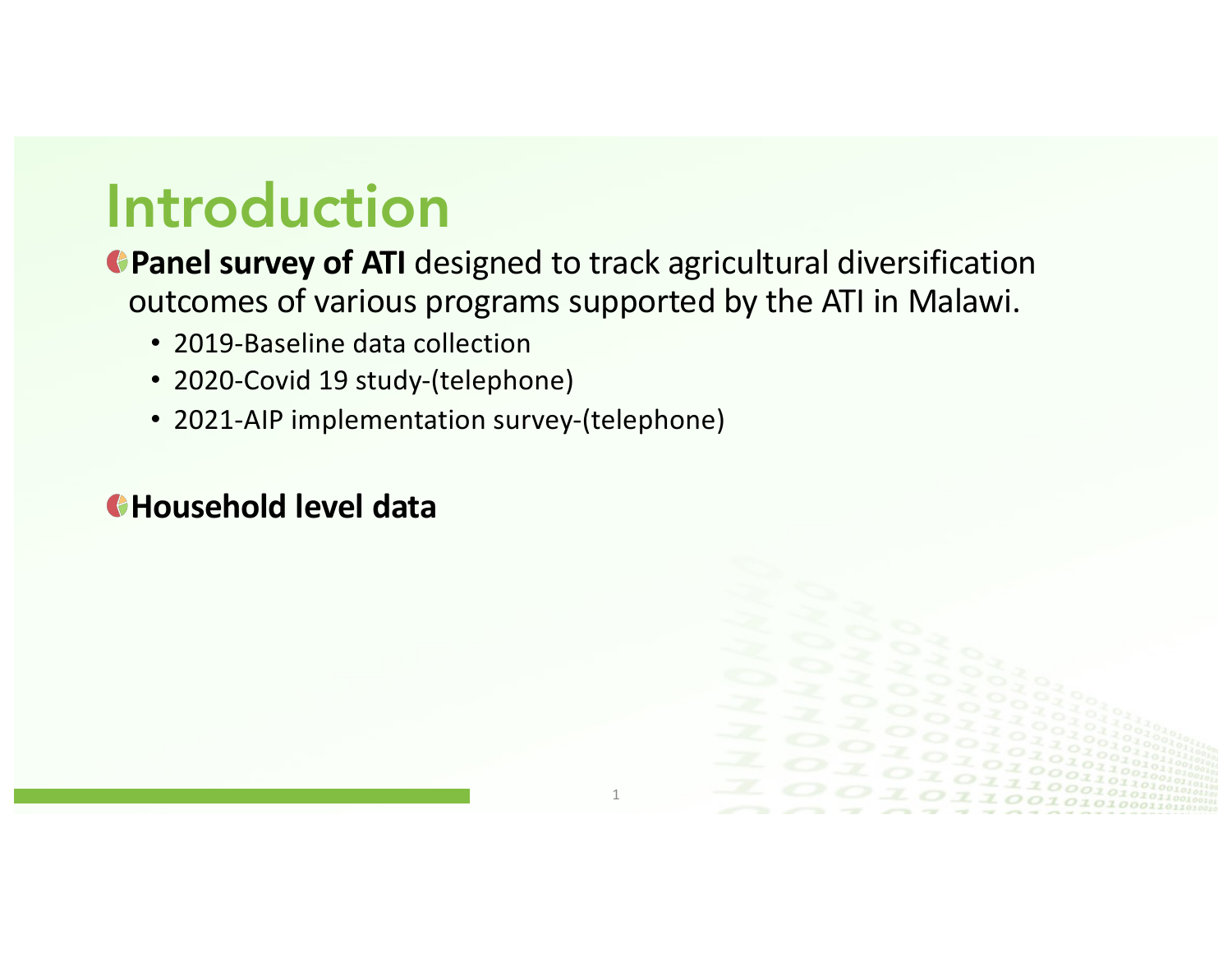# Methods

#### **Covers 8 districts**

- Rumphi, Mzimba, Kasungu, Dowa, Lilongwe, Mchinji, Blantyre, Neno)
- Districts purposively selected to represent areas where tobacco is heavily produced



#### **Sampling method**

- Stratified 2 stage sampling method
	- 137 EAs sampled using PPS from the 2018 MHPC
	- Listed all households engaged in agriculture in the 2018-19 season from each EA.
	- 24 Farming households randomly sampled in each EA
	- Total sample of 3288 households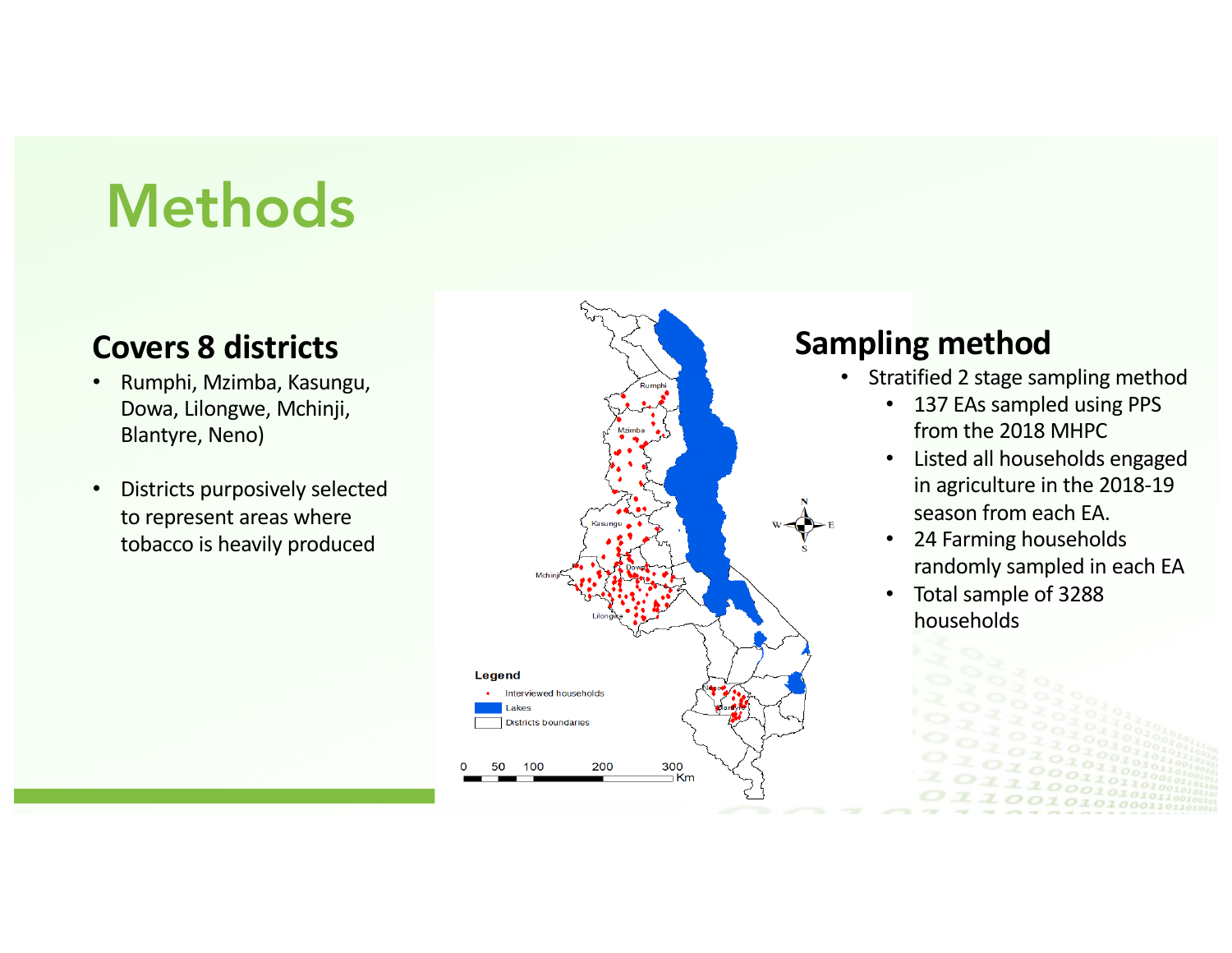# Information collected

#### **Summary of information collected**

- Household demographics (age, education, gender, marital status, etc)
- Land access and tenure
- Crop production (rainfed and dimba cultivation)
- Livestock production
- Access to agricultural extension
- Access to credit
- Income sources
- Household enterprises
- Time use and labor
- Shocks and coping strategies
- Subjective poverty
- Household assets
- Distance to infrastructure and agricultural services
- Food security

3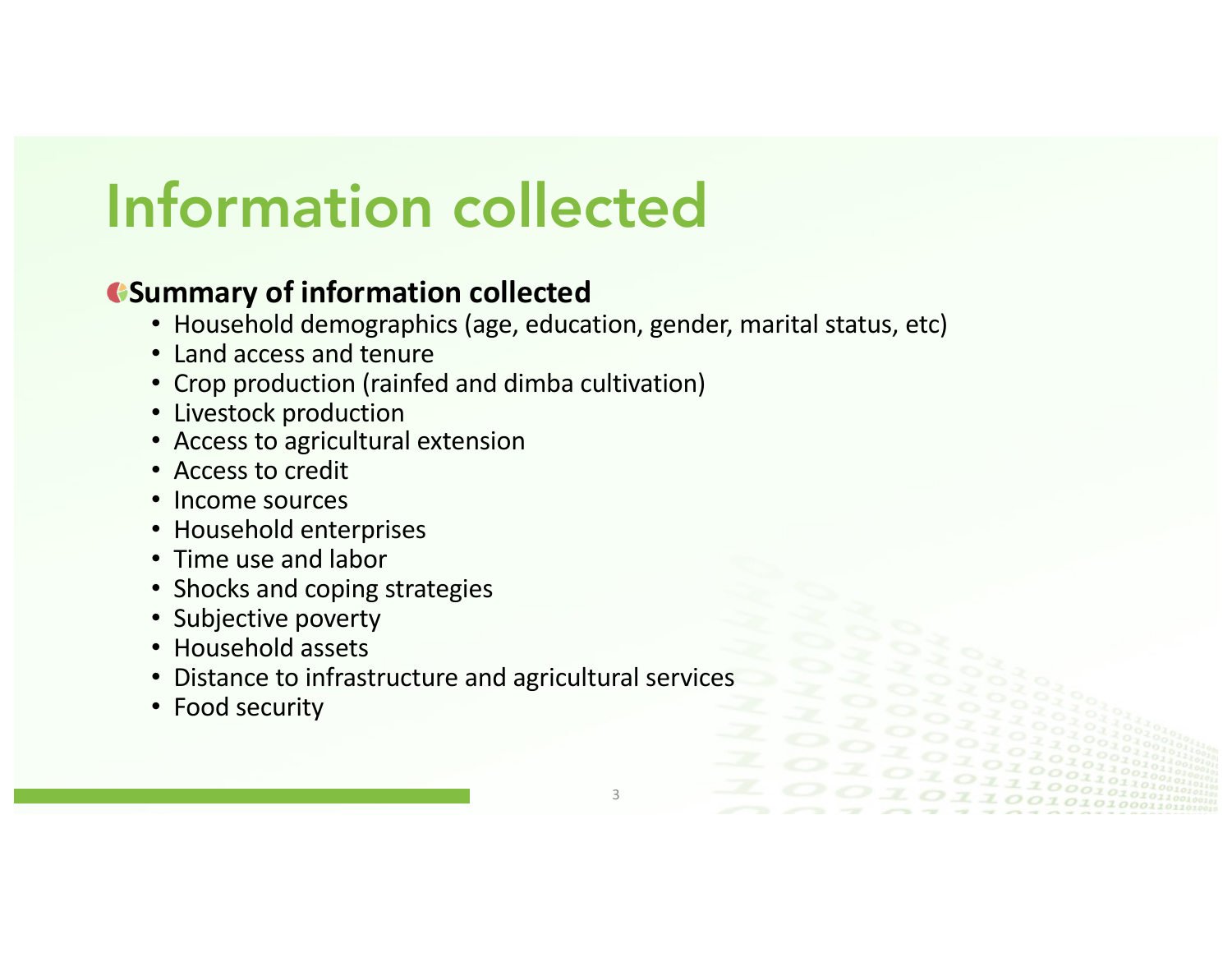## Data Requests

Contact information:

Fill Data Request Form and submit to info@mwapata.mw



4